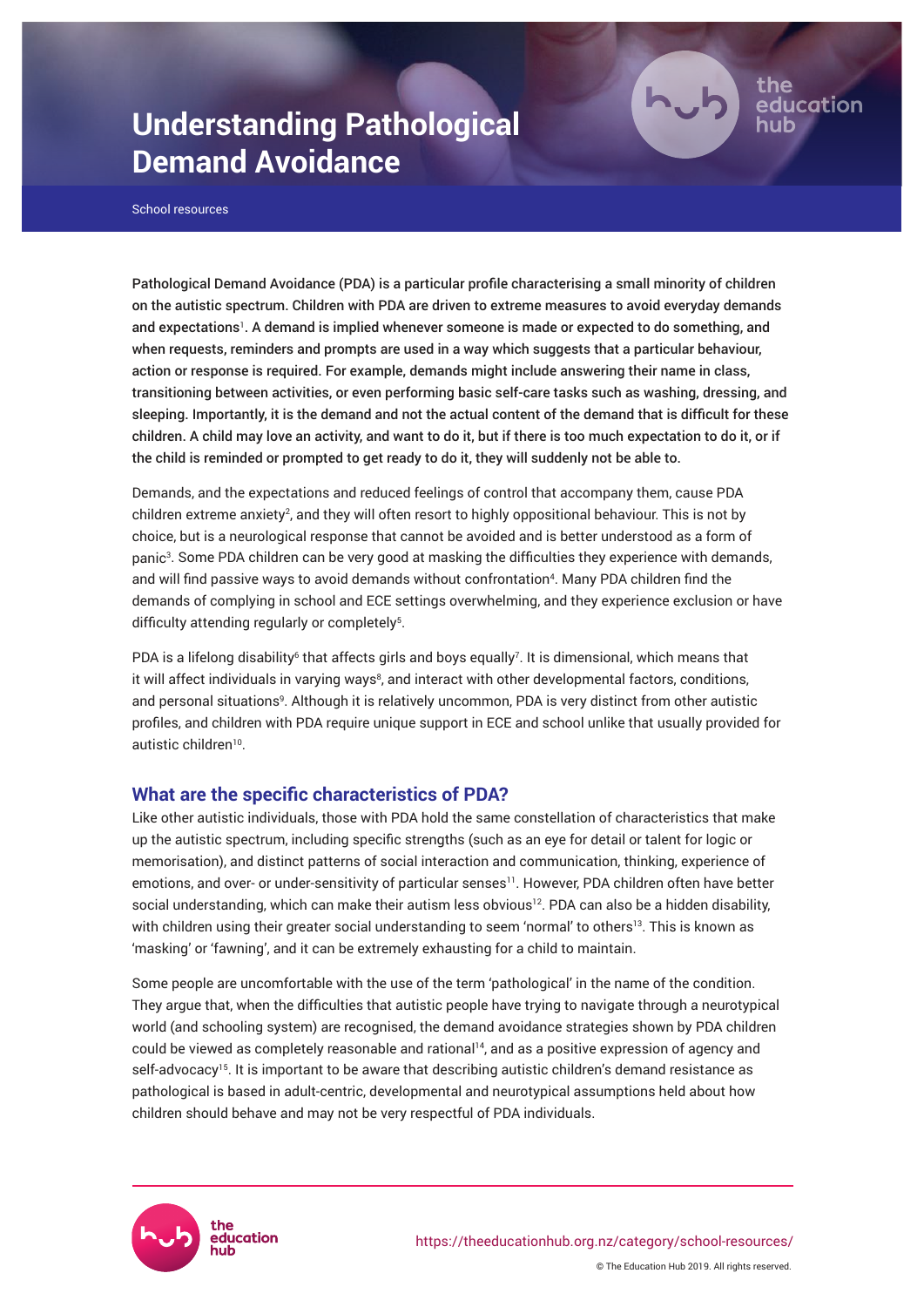While there are a group of behavioural features that define PDA, every PDA child will have a unique presentation, so treating and getting to know each PDA child as an individual is extremely important. It is also possible that a PDA child may have other co-occurring conditions. The main features of PDA are:

- **An extreme resistance or avoidance of everyday, ordinary demands<sup>16</sup> .** Children employ a wide range of strategies to avoid demands and expectations due to the high levels of anxiety they cause. Strategies include refusal, physical incapacitation (such as going limp, dissolving into tears, or hiding), distraction, making excuses, delaying, withdrawing into fantasy, making silly noises, engaging in outrageous behaviours, mimicking, or selective mutism<sup>17</sup>). Many will become verbally or physically aggressive to avoid a demand, which should be interpreted as a panic attack<sup>18</sup>. Some children will avoid activities they perceive as fun, or even activities they think of themselves (selfimposed demands)<sup>19</sup>. It is even possible for a PDA child to experience hunger as a demand and so be unable to eat<sup>20</sup>. Tolerance for demands can vary from day to day and moment to moment, depending on the level of anxiety the PDA child is experiencing. If anxiety levels are high, demand tolerance will be low<sup>21</sup>.
- **Appearing sociable but without a depth of understanding<sup>22</sup> .** Children's social interactions may be affected by their desire to be in control of the situation, and their inability to respect hierarchies (for example, many PDA children see themselves as having adult status)<sup>23</sup>. Some children can be socially manipulative in a bid for the control that will reduce their anxiety<sup>24</sup>. Other children can have problems understanding sarcasm, teasing or literality<sup>25</sup> .
- Poor emotional regulation<sup>26</sup>. PDA children can experience dramatic mood swings<sup>27</sup>, often in response to a need to be in charge<sup>28</sup>. They can switch quickly (and often desperately) from gentle cajoling to angry outbursts. They can also be loud, excitable, and impulsive<sup>29</sup> .

PDA children are often highly motivated by role play, and can easily take on the roles and styles of others. They may have obsessions, usually focused on other people. They can also be clumsy and physically awkward $^{30}$ .

In school, PDA can lead to a variety of problems. Often, anxiety about the demands involved in all aspects of school attendance can lead to children becoming school phobic and refusing to attend school, or their violent outbursts can result in exclusion from school<sup>31</sup>. They are likely to show resistance to learning as it involves a lack of control over outcomes and the possibility of failure<sup>32</sup>. This means they often function below their level of potential<sup>33</sup>. In addition, PDA children:

- Have difficulty accepting suggestions, guidance and direct instruction<sup>34</sup>
- May lack friends and be unpopular with their peers<sup>35</sup> due to their policing of others, and need for ominance<sup>36</sup>
- May be acutely anxious and fearful of a range of people, activities and environments (for example, they may not be able to go outside) $37$ . They can also be emotionally exhausted from constantly being on watch for the next demand<sup>38</sup>.
- Have difficulties with attention when demands are being made of them (yet will display highly focused attention for self-chosen activities and interests)<sup>39</sup>, and have difficulties with transferring learning and experience<sup>40</sup>
- Have poor self-esteem which means they often believe they cannot do something, lack confidence to try<sup>41</sup>, or destroy their own work because they believe it to be poor quality<sup>42</sup>. PDA children often feel a need to be on par with or better than others, although they are unable to put in the work needed

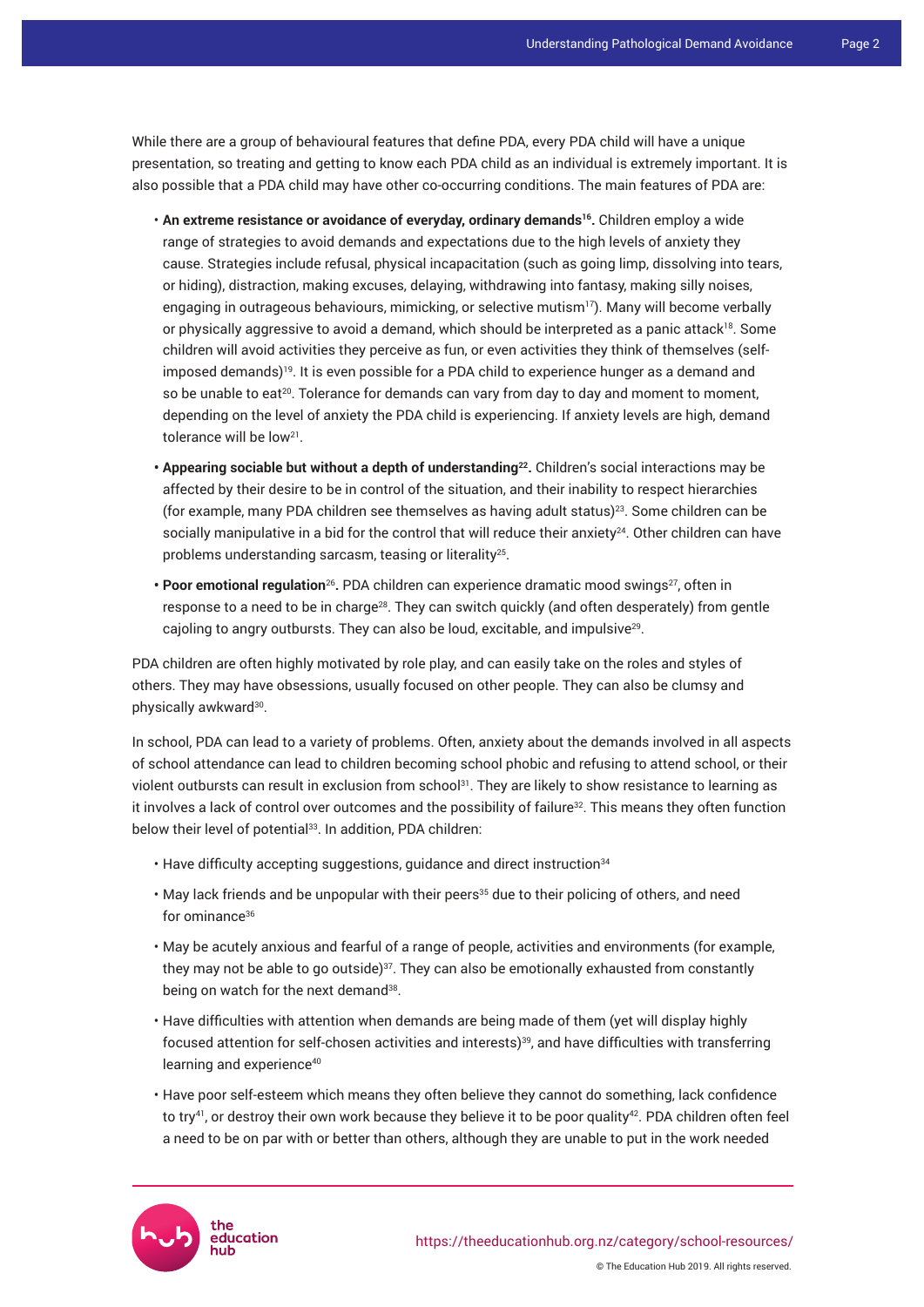to achieve this<sup>43</sup>. They may show an inability to accept responsibility for mistakes, instead blaming others or creating elaborate excuses<sup>44</sup>.

• May become the class scapegoat or class clown<sup>45</sup>

Some children may appear to be compliant and well-behaved, but this is a role that they play in order to be left alone<sup>46</sup>. These children will often behave much worse at home, after having reached their tolerance limits while at school<sup>47</sup>.

## **Strategies for supporting PDA children in an educational setting**

PDA children are especially fragile and vulnerable<sup>48</sup>. Pushing a PDA child to meet demands is likely to lead to 'meltdown' behaviour and panic attacks, over which the child has no control<sup>49</sup>, and which contribute to low self-esteem and feelings of guilt and shame. They require lots of reassurance and understanding<sup>50</sup>, and significant support to self-regulate, which is best met in the context of secure, empathetic, and sensitive relationships with carers. Teachers need to be able to offer PDA children regular signals of safety to prevent their nervous systems going into fight, flight, or freeze mode. They can do this by offering a sense of understanding, collaboration, and unitedness with their tone, facial expressions and gestures, and by being physically close. It is important to present a willingness to share demands with children and to scaffold their involvement in class activities. Teachers need to create educational environments in which children feel comfortable enough to tolerate the demands of attendance<sup>51</sup>.

ECE settings, schools and teachers will need to have a genuine commitment to inclusion, and be creative, flexible, adaptable, and positive<sup>52</sup>. All strategies should be highly individualised, but the following list provides some areas to consider.

- **The quality of the relationship with the child**<sup>53</sup>. Relationships based on reciprocity and partnership, in which people do not make demands, or give commands or directives, are most successful for PDA children<sup>54</sup>. It can be helpful initially to allocate a specific keyworker or teacher who develops an intimate knowledge of the child and will be able to ascertain when to pursue an objective and when to reduce demands (it is best to begin with as few demands as possible<sup>55</sup>). This relationship will also support the child to build up trust in other adults in the setting or school.
- **A more negotiative, indirect style of approach**<sup>56</sup>. Less directive and more intuitive language that creates a sense of partnership is preferable<sup>57</sup>. For example, 'I wonder how we might...', 'I can't quite work out how to...<sup>'58</sup>, or 'How do you feel about...?'<sup>59</sup> are better than phrases that include demand words such as 'need', 'must', or 'will'  $^{60}$ . Time deadlines are also highly stressful for PDA children $^{61}$ . Inappropriate behaviour should be handled indirectly without confrontation<sup>62</sup>, for example, by offering lots of reassurance and understanding, before engaging in shared problem solving about replacement behaviours ('we need to think of another way to…').
- **Fewer ground rules and lower expectations**<sup>63</sup>. Carefully determining priorities is helpful so that many demands can be avoided<sup>64</sup>. It can be important to explain to children that sometimes there may be important reasons for making a demand, but that at the same time you will try not to make demands when you do not need to. This will be useful when there is an emergency or a definite outcome is needed<sup>65</sup>.
- **Choice and self-determination.** Direct instructions are experienced as demanding, so it can be better to offer hints or vague outlines and to try to avoid showing there is an expectation<sup>66</sup>. If children feel they have no choice, they will be driven to say no, so it is helpful to try and identify which aspects of an activity children can control<sup>67</sup>. It is important that children know they can say no, and that

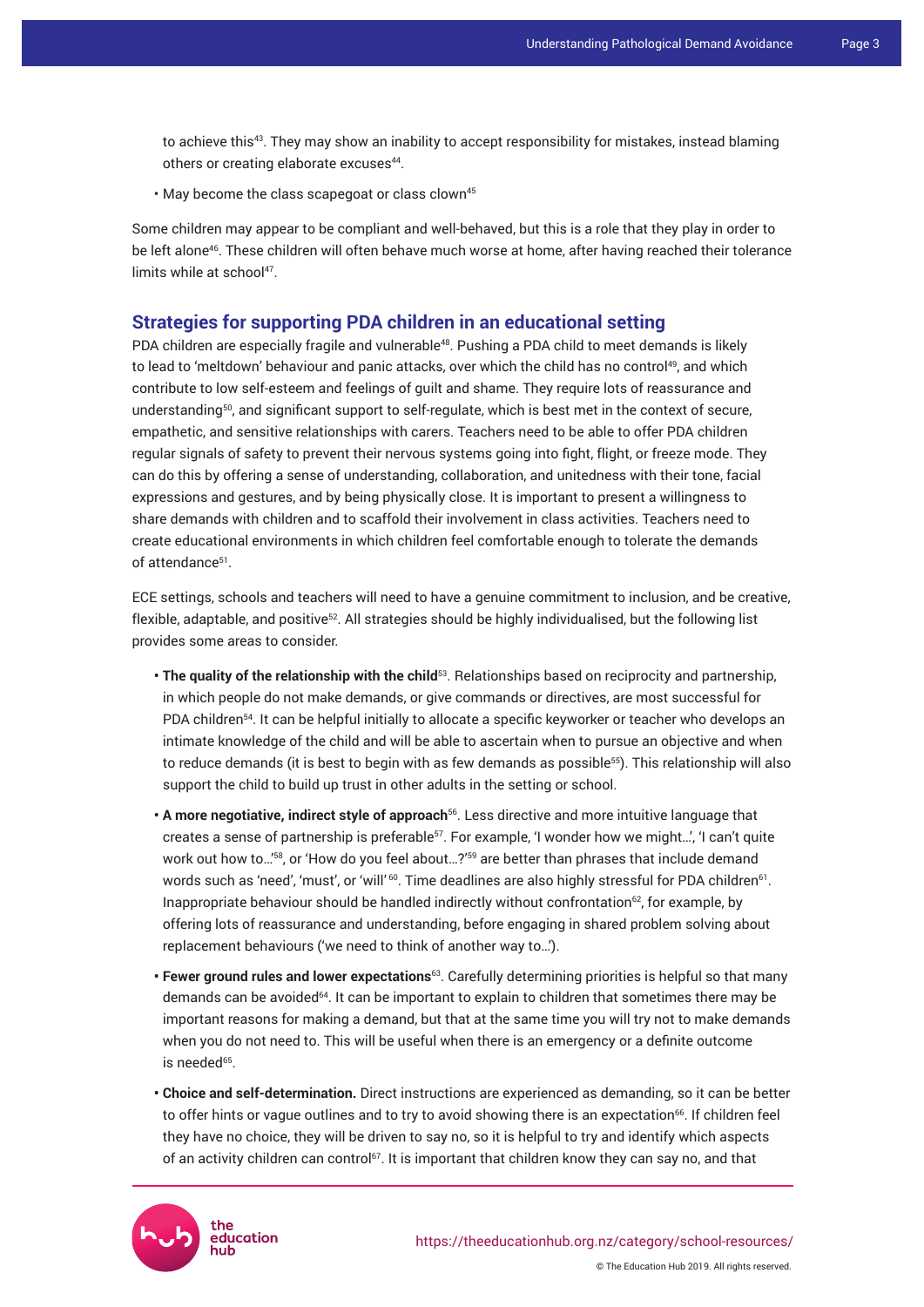they have some genuine control over decisions<sup>68</sup>. You can also imply rather than tell the child what is going to happen $69$ . For example, rather than directly asking the child to write, or to move onto another activity, ask 'which colour pen would you like to use?' and 'how much time do you need to finish this?'70

- **Avoiding praise.** Many PDA children dislike being praised<sup>71</sup> or receiving comment about themselves or their work, especially if it was completed in response to a demand<sup>72</sup>. This may be because it reinforces their compliance, and is experienced as a further form of control<sup>73</sup>. These children may prefer to be praised for things they have chosen to do rather than something they cannot control<sup>74</sup>. Indirect praise and affirmation may be more well-received<sup>75</sup>. It may also be helpful to be clear that your comments are your own opinion on the situation, as positioning your opinion as fact may be seen as untrue or dishonest<sup>76</sup>. For example, you might say 'I think you've tried very hard today' or 'I really liked it when…'<sup>77</sup> .
- **Creative strategies.** Requests can be depersonalised through the use of visual symbol systems, written instructions and notes<sup>78</sup>, by appealing to a greater authority (for example, 'I'm sorry but that is a health and safety rule')<sup>79</sup>, or through the use of role play and drama<sup>80</sup> (which children with PDA usually relish<sup>81</sup>). The use of complex language and longer explanations can be effective, as these can come across as negotiative, and may also be intriguing to the child<sup>82</sup>, while demands without detailed reasoning can appear irrational<sup>83</sup>. Humour can also be effective<sup>84</sup>.
- **Novelty and variety.** Unlike other children with autism, for whom predictability and routine are important, PDA children benefit from novelty and variety, which they find intriguing<sup>85</sup>. Strategies need to be imaginative and flexible<sup>86</sup>, and changed frequently<sup>87</sup>. The child's strengths and interests can be used as a platform for further learning<sup>88</sup>.
- **A full picture of the child and their behaviour** in different contexts is important, and this requires that teachers work with parents in a supportive and non-judgemental way $^{\rm 89}$ .
- **Self-understanding.** Children benefit from building personal understanding about their needs and limitations $^{90}$ . It is also important to build self-esteem $^{91}$ .
- **De-escalation techniques.** When children have an outburst, these should be seen as panic attacks and children should be offered reassurance, calming, and de-escalation techniques $92$ . As PDA children are particularly sensitive to and adept at reading the emotions and reactions of those around them, it is important to stay calm and level in your own emotions<sup>93</sup>. Punishment is ineffective $^{94}$ , and is likely to exacerbate problems $^{95}$ .

## **Further reading**

Autism West Midlands. (2018). Pathological Demand Avoidance: Behavioural strategies. https://autismwestmidlands.org.uk/wp-content/uploads/2018/10/ PDA\_October\_2018.pdf

Christie, P. (2007). The distinctive clinical and educational needs of children with Pathological Demand Avoidance Syndrome: Guidelines for good practice. Good Autism Practice Journal, 8, 3-11.

Christie P., Duncan, M., Fidler, R., & Healy, Z. (2012). Understanding Pathological Demand Avoidance Syndrome in Children: A Guide for Parents, Teachers and Other Professionals. Jessica Kingsley Publishers.

Hylton, C. (2010). Pathological Demand Avoidance Syndrome (PDA). http://www. pdaresource.com/files/Cerebra\_PDA.pdf



© The Education Hub 2019. All rights reserved.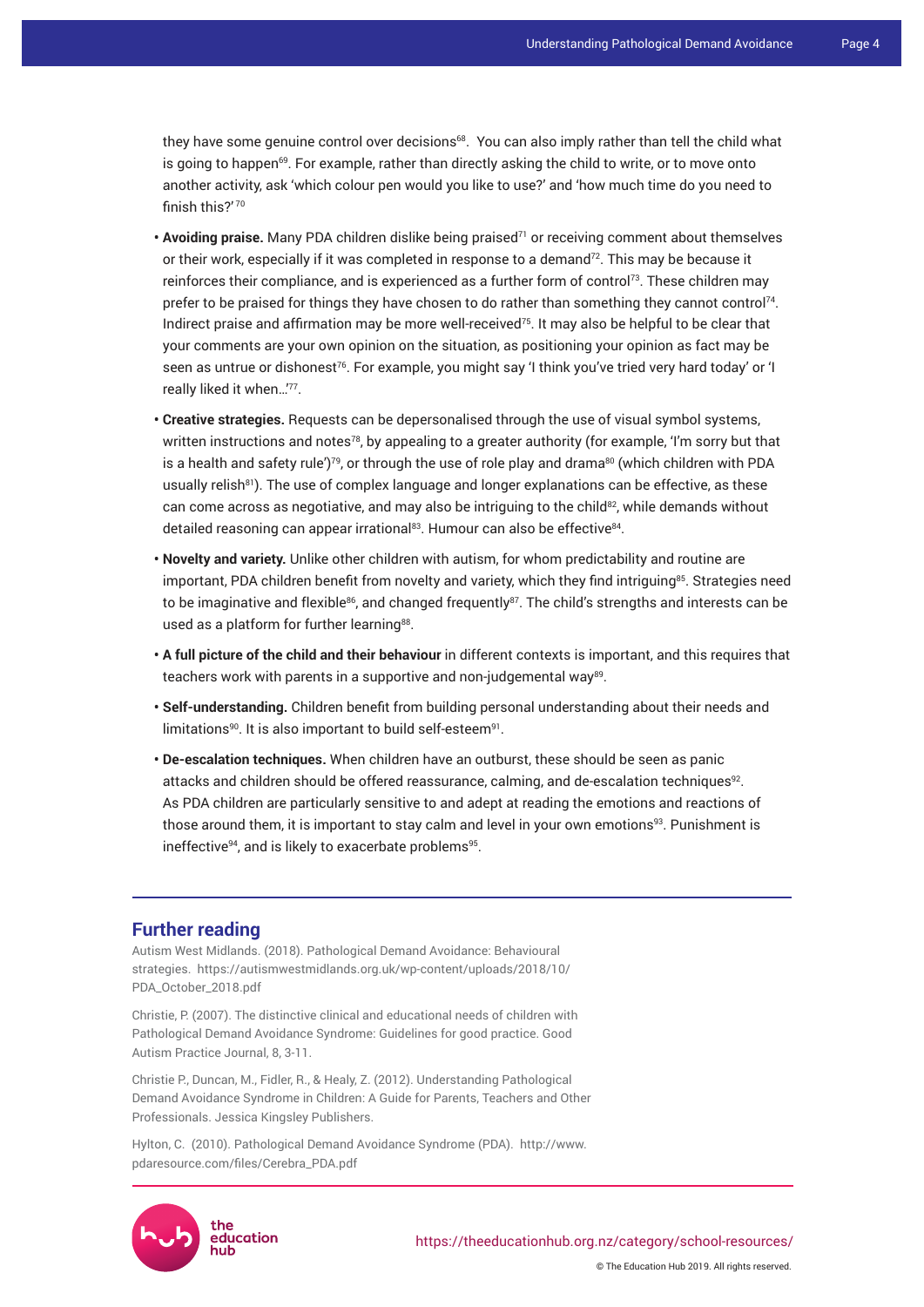#### **Endnotes**

- 1 Christie, P. (2016). What is PDA? https://pdaanz.wixsite.com/pdaanz/what-ispda-1
- 2 PDA Society. (2022). What is demand avoidance? https://www.pdasociety.org. uk/what-is-pda-menu/what-is-demand-avoidance/
- 3 Hylton, 2010
- 4 Hylton, 2010
- 5 O'Nions, E., Viding, E., Greven, C. U., Ronald, A., & Happé, F. (2014). Pathological demand avoidance: Exploring the behavioural profile. Autism, 18 (5), 538–544. https://doi.org/10.1177/1362361313481861
- 6 Hylton, 2010
- 7 Newson, E., Le Maréchal, K., & David, C. (2003). Pathological demand avoidance syndrome: A necessary distinction within the pervasive developmental disorders. Archives of Disease in Childhood, 88 (7), 595-600.
- 8 Christie, 2016
- 9 Christie, 2007
- 10 Christie, 2016; Hylton, 2010
- 11 Autism Spectrum Australia. (2022). What is autism? https://www. autismspectrum.org.au/about-autism/what-is-autism; Hylton, 2010.
- 12 Christie, 2016; Hylton, 2010.
- 13 Hylton, 2010
- 14 Moore, A. (2020). Pathological demand avoidance: What and who are being pathologised and in whose interests? Global Studies of Childhood, 10 (1), 39–52. https://journals.sagepub.com/doi/10.1177/2043610619890070
- 15 Milton, D. (2013). 'Nature's answer to over-conformity': Deconstructing Pathological Demand Avoidance. Autism Experts Online. Retreived from Kent Academic Repository.
- 16 Hylton, 2010
- 17 O'Nions, E. (2013). An examination of the behavioural features associated with PDA using a semi-structured interview. (Adapted from doctoral thesis, submitted to King's College, London); Christie, P. (2007). The distinctive clinical and educational needs of children with Pathological Demand Avoidance Syndrome: Guidelines for good practice. Good Autism Practice Journal; Hylton, 2010.
- 18 Hylton, 2010
- 19 O'Nions et al., 2014
- 20 PDA Society. (2022).
- 21 Hylton, 2010
- 22 Hylton, 2010
- 23 Hylton, 2010; O'Nions, 2013
- 24 Hylton, 2010; O'Nions, 2013.
- 25 Christie, 2007
- 26 Christie, 2007

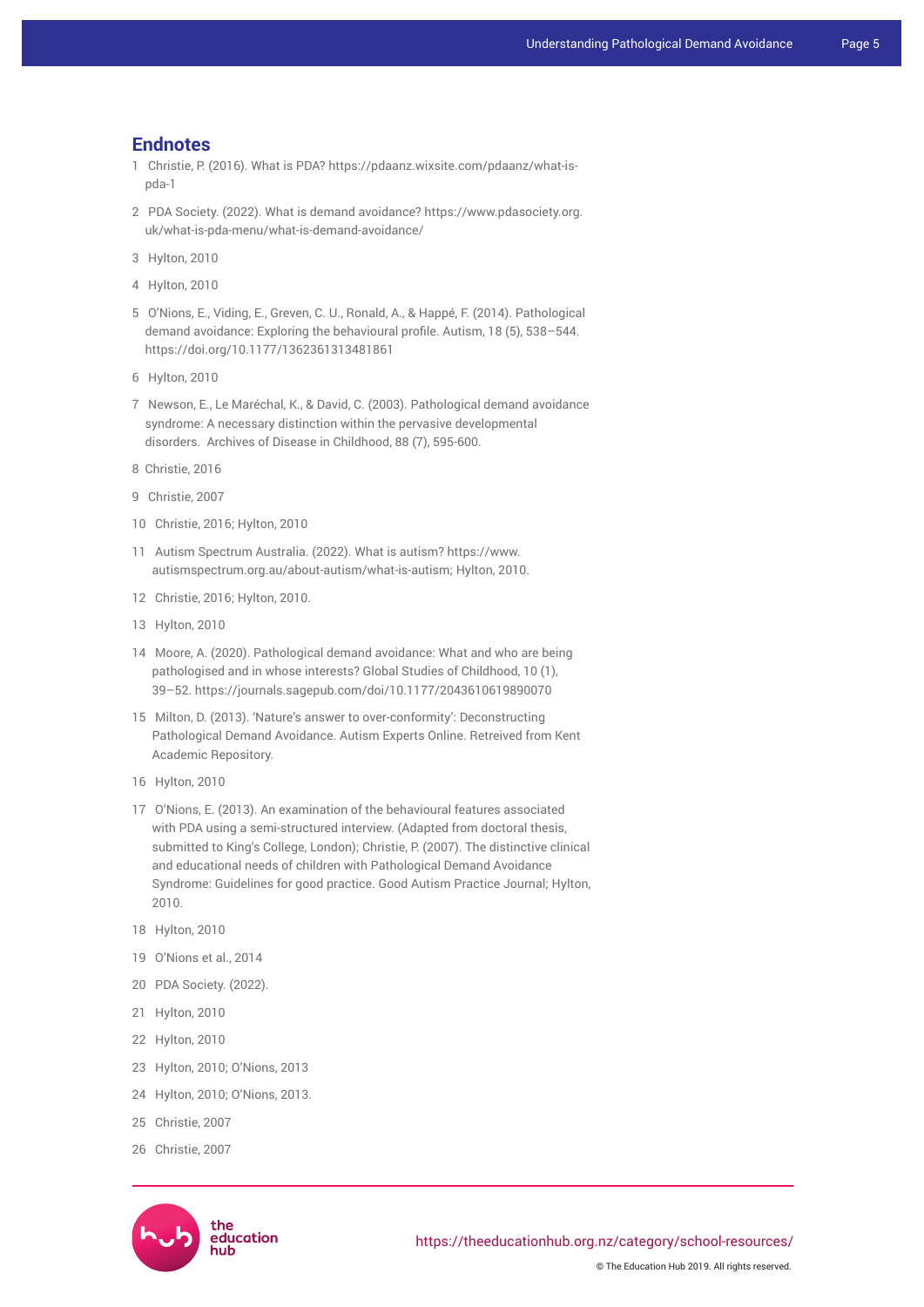- 27 Christie, 2007; Hylton, 2010.
- 28 Hylton, 2010
- 29 Hylton, 2010
- 30 Hylton, 2010
- 31 Hylton, 2010
- 32 Hylton, 2010; Christie, 2007.
- 33 Hylton, 2010; Christie, 2007.
- 34 O'Nions et al., 2014
- 35 Hylton, 2010; O'Nions et al., 2014
- 36 O'Nions, 2013; O'Nions et al., 2014 ; Christie, 2007.
- 37 O'Nions, 2013
- 38 Christie, 2007
- 39 Newson et al., 2003
- 40 Christie, 2007
- 41 Christie, 2007
- 42 O'Nions, 2013
- 43 Christie, 2007
- 44 O'Nions, 2013
- 45 Hylton, 2010
- 46 O'Nions, 2013; Hylton, 2010; Christie, 2007.
- 47 Hylton, 2010; Christie, 2007.
- 48 Hylton, 2010
- 49 Newson et al., 2003; Hylton, 2010.
- 50 Hylton, 2010
- 51 Christie, 2007
- 52 Christie, 2007
- 53 Christie, 2007
- 54 Moore, 2020
- 55 Christie, 2007
- 56 Hylton, 2010
- 57 Christie, 2007; Autism West Midlands, 2018.
- 58 Christie, 2007
- 59 Autism West Midlands, 2018
- 60 Autism West Midlands, 2018
- 61 Autism West Midlands, 2018
- 62 Hylton, 2016; Christie, 2007.
- 63 Christie, 2007
- 64 Christie, 2016